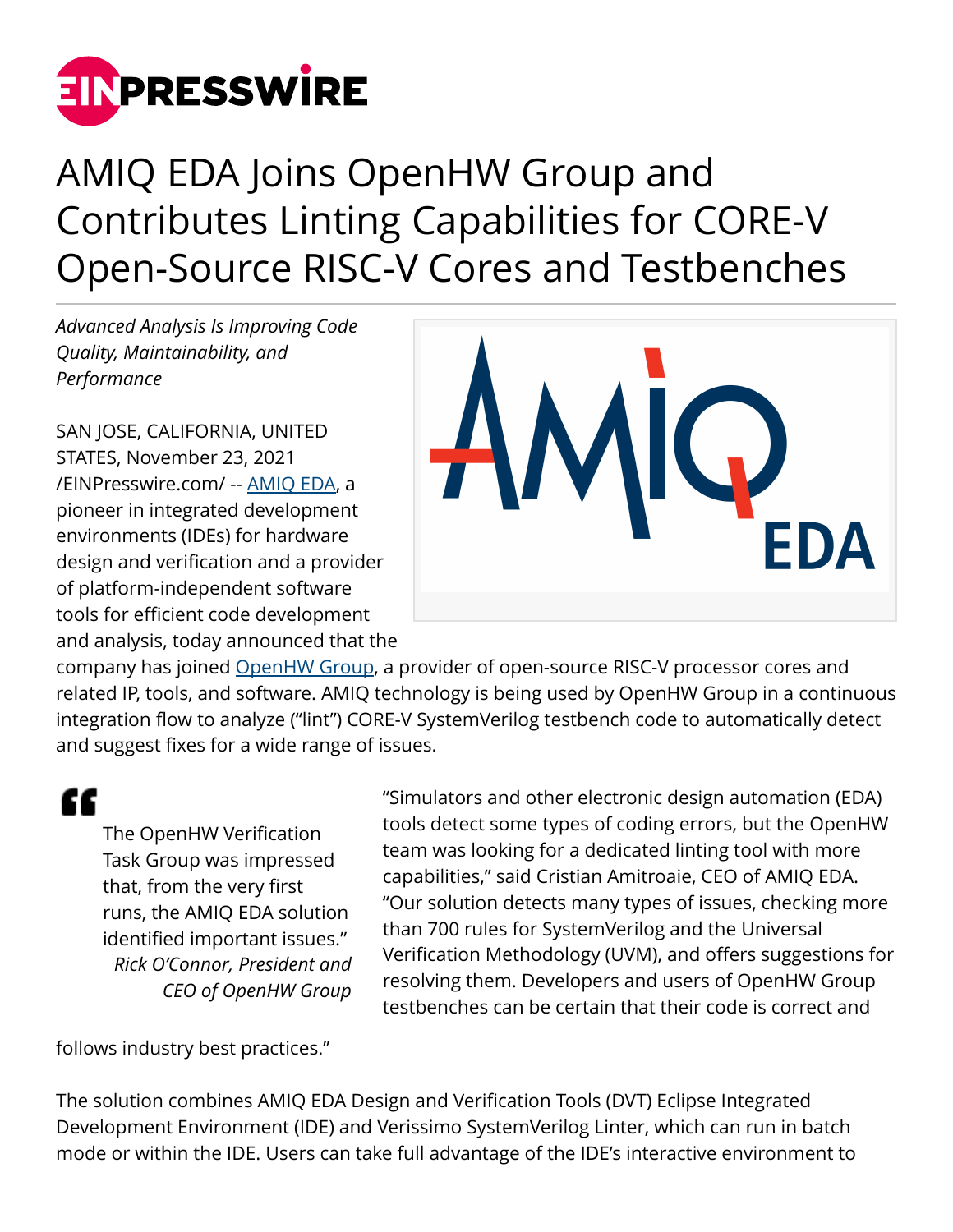debug reported issues. Features include a smart source code editor, schematics, and diagrams for finite state machines (FSMs), design hierarchies, and class hierarchies.

"The OpenHW Verification Task Group was impressed that, from the very first runs, the AMIQ EDA solution identified important issues," reported Rick O'Connor, President and CEO of OpenHW Group. "Some of these were violations of our existing SystemVerilog coding guidelines that we previously had no automated way to detect, and some were due to rules we had not considered before. We have confirmed and fixed dozens of these issues, so we have already seen the value of the enhanced linting, and analysis provided by AMIQ EDA."

As part of the contribution to OpenHW Group, the AMIQ EDA team has established a prepackaged open-source setup environment that makes it easy for users to continue to run linting on CORE-V testbench components as they integrate them into their system-on-chip (SoC) environments. The environment also allows users to examine and debug the Verissimo results within DVT Eclipse IDE. This setup is now in the OpenHW code repository and available to everyone. The RISC-V architecture has numerous options for user extensions and customizations, so users can also verify the integrity of any SystemVerilog code that they modify or add during the integration process.

AMIQ EDA has also established a continuous integration regression environment that runs lint analysis every six hours to pick up all recent changes to the cores or testbenches in the OpenHW Group repository. Reports are available at [www.dvteclipse.com/core5verif](http://www.dvteclipse.com/core5verif-verissimo/1/main/index.html)[verissimo/1/main/index.html](http://www.dvteclipse.com/core5verif-verissimo/1/main/index.html). While individual CORE-V developers are encouraged to take advantage of the pre-packaged environment to verify all code before it is contributed to the repository, proactive regressions ensure that all changes and additions to the code base are verified. AMIQ EDA has been running similar automated regressions for several years on the code in the UVM repository and this has proven highly beneficial. Reports are available at [www.dvteclipse.com/uvm-verissimo/1/main/index.html](http://www.dvteclipse.com/uvm-verissimo/1/main/index.html)

## About OpenHW and CORE-V

The charter of the OpenHW Group is to serve developers of processor cores and hardware and software engineers who design SoCs with greater awareness, understanding and availability of open-source processor implementations for use in high volume production. OpenHW provides an infrastructure for hosting high quality open-source HW developments in line with industry best practices. The cores task group within the organization has the mandate to develop feature and functionality roadmap and the open-source IP for the cores within the OpenHW Group such as the CORE-V Family of open-source RISC-V processors.

The OpenHW Verification Task Group has the mandate to develop best-in-class verification testbench environments for the cores and IP blocks designed by the members of the OpenHW Group. First among these is the CV32E40P, an industrialized version of the PULP RI5CY RV32IMC